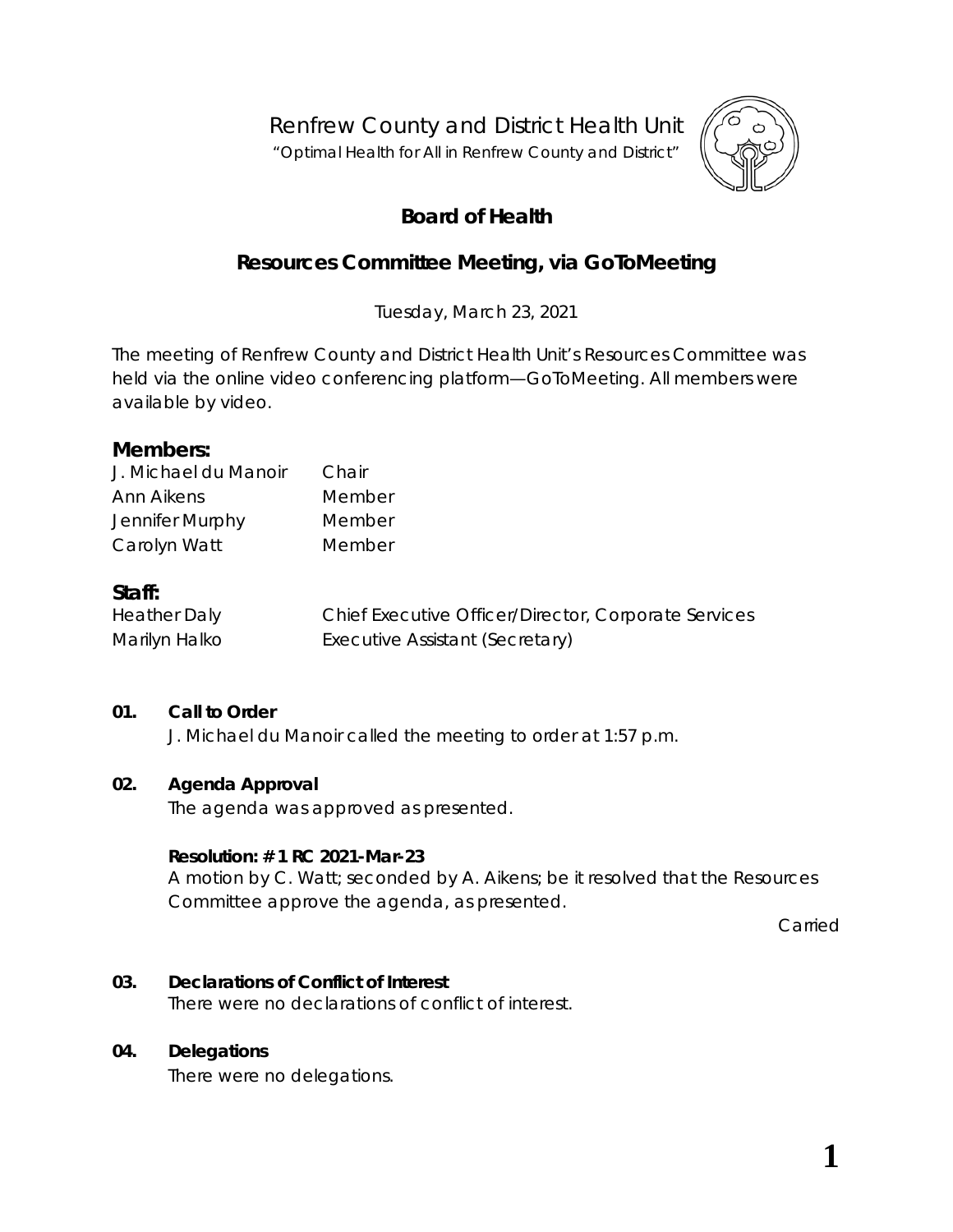### **05. Minutes of Previous Meetings (Approval)**

a. Resources Committee Meeting Minutes 2021-Mar-18 The meeting minutes for the Resources Committee meeting held on Thursday, March 18, 2021, were approved, as presented.

### **Resolution: # 2 RC 2021-Mar-23**

A motion by J. Murphy; seconded by A. Aikens; be it resolved that the meeting minutes for the Resources Committee meeting held on Thursday, March 18, 2021 be approved, as presented.

Carried

#### **06. Business Arising**

a. Action List—2021-Feb-23—updated The Action List was updated after the Resources Committee meeting held on Thursday, March 18, 2021.

The Resources Committee addressed all items identified in the Action List and deferred the review of software meeting platforms to the April meeting.

#### b. 2021 Budget—Version Two

The meeting moved into a closed session at 2:01 p.m. (see item 13.)

It was noted that for 2021, the Ministry changed the timing and method of the submission of Annual Service Plans. This year the Ministry requires a draft submission on April 1, 2021 with no extension available to this deadline. The previous deadline was February 28.

All budget related documents will be deferred for review to the April 2021 Resources Committee with presentation to the Board at the April 27, 2021 meeting.

H. Daly included the [2021 Budget—V2 which included 2021 RCDHU Draft](https://www.rcdhu.com/wp-content/uploads/2021/04/06.-b.-2021-Budget-V2-DRAFT.pdf) **[Budget Notes and Highlights](https://www.rcdhu.com/wp-content/uploads/2021/04/06.-b.-2021-Budget-V2-DRAFT.pdf) in today's meeting materials.** 

H. Daly will step the Board through the 2020 Q4 Report at the March Board meeting, as a lead up to a more fulsome Budget discussion at the April Board meeting.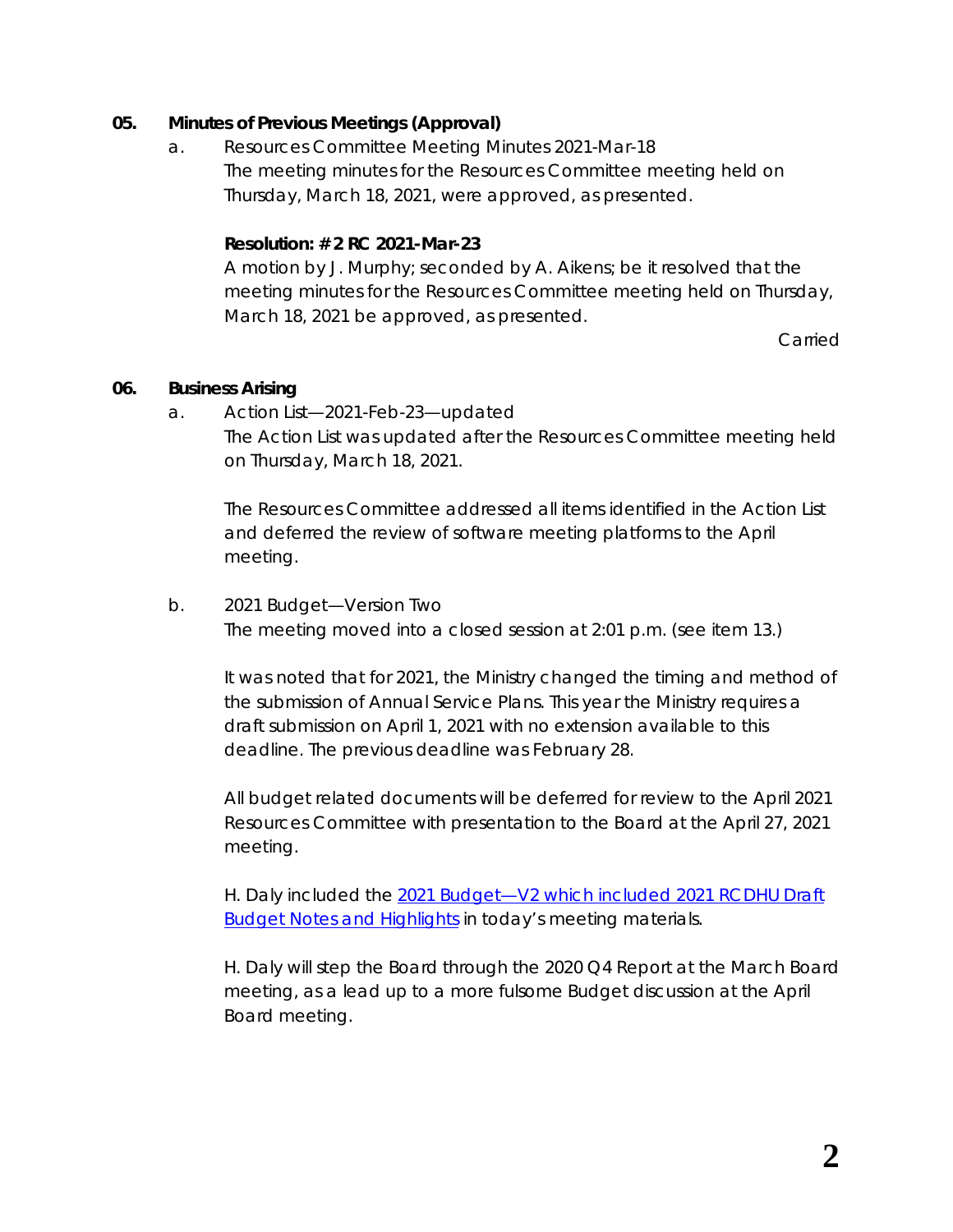The following are links to supporting documents and resources for the Committee:

- [2021 Budget—Version One—](https://www.rcdhu.com/wp-content/uploads/2021/04/11.-a.-2021-Budget-Draft-1.pdf)2021-Mar-18 Resources Committee meeting
- [Briefing Note—March 2021—](https://www.rcdhu.com/wp-content/uploads/2021/04/06.-b.-i.-Briefing-Note-March-2021.pdf)2021-Mar-18 Resources Committee meeting
- 2020 Q4 Report-2021-Mar-18 Resources Committee meeting
- Renfrew County and District Health Unit 2020 Amending Agreement—item 20. Is posted under *Documents* on the Board Portal.

### **7. Correspondence**

There was no correspondence.

### **8. Staff Reports**

There were no Staff Reports.

### **9. Board Committee Reports**

There were no Board Committee reports.

### **10. By-Laws**

There were no items in by-laws.

#### **11. New Business**

There was no new business.

#### **12. Notice of Motion**

There was no notice of motion.

### **13. Closed Meeting**

At 2:01 p.m., the Committee Chair ensured, with a show of hands from the Committee Members, that all Members were alone and in a secure location before moving into the closed session of the meeting.

### **Resolution: # 3 RC 2021-Mar-23**

A motion by C. Watt; seconded by J. Murphy; that the Resources Committee move into a closed meeting at 2:01 p.m. to discuss: k. a position, plan, procedure, criteria or instruction to be applied to any negotiations carried or to be carried on by or on behalf of the municipality or local board. 2001, c. 25, s. 239 (2); 2017, c. 10, Sched. 1, s. 26.

Carried